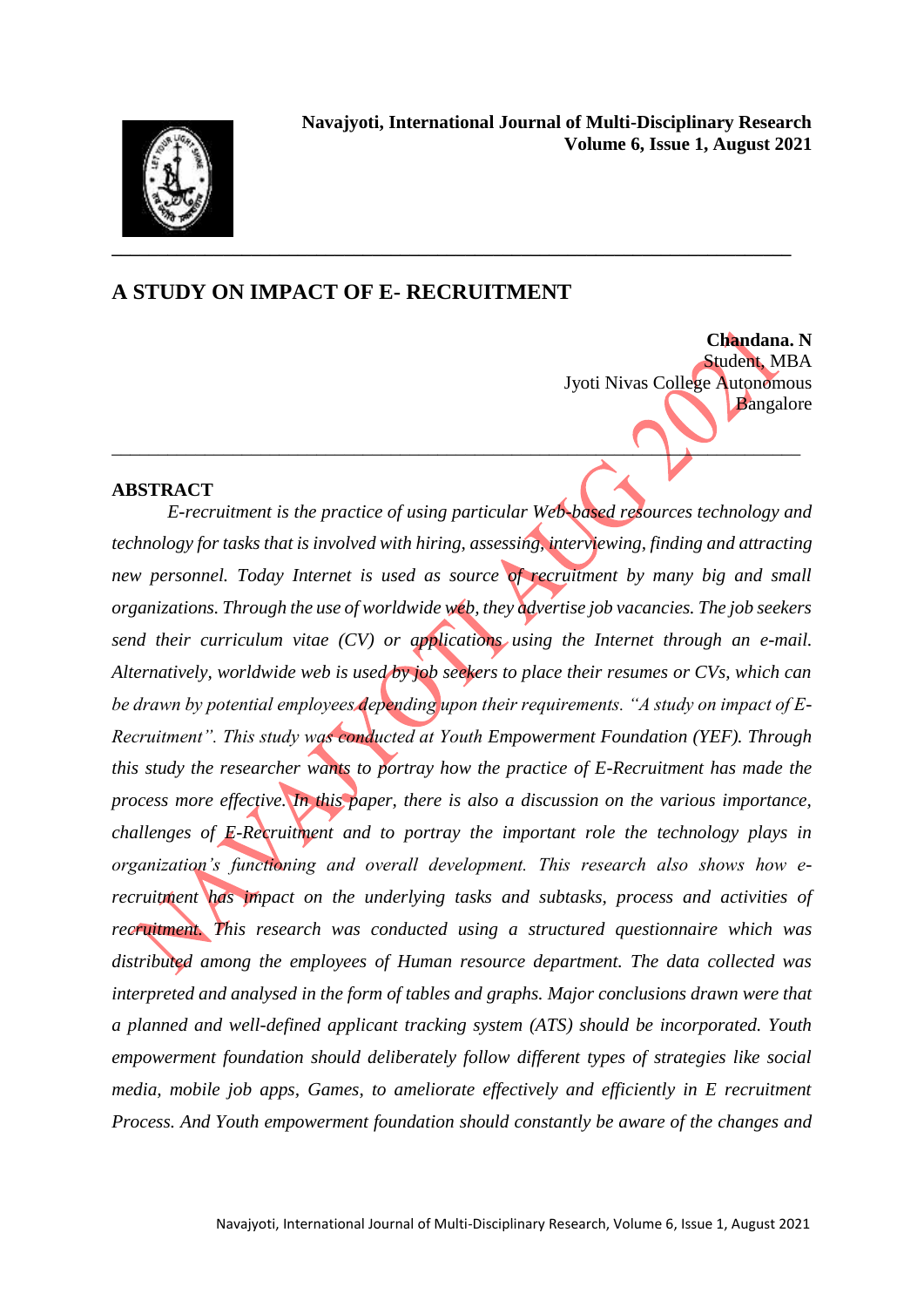*develop appropriate strategies, so that it creates a positive impact on E-Recruitment process.*  **Key words***:* E-recruitment, strategies, technology

**\_\_\_\_\_\_\_\_\_\_\_\_\_\_\_\_\_\_\_\_\_\_\_\_\_\_\_\_\_\_\_\_\_\_\_\_\_\_\_\_\_\_\_\_\_\_\_\_\_\_\_\_\_\_\_\_\_\_\_\_\_\_\_\_\_\_\_\_\_\_\_\_\_\_\_**

# **INTRODUCTION**

E-recruitment is the practice of using technology and in particular Web-based resources for tasks involved with finding, attracting, assessing, interviewing and hiring new personnel. Internet is used as a source of recruitment by many big and small organizations. They advertise job vacancies through worldwide web. Using the Internet, job applicants send their applications or curriculum vitae (CV) through an e-mail. Alternatively, job seekers place their CVs or resumes in worldwide web, which can be drawn by prospective employees depending upon their requirements.

Advantages of E- recruitment: -

- Presence of intermediaries is not there.
- Lower costs to the organization.
- Posting jobs online makes it cheaper than advertising in the newspaper.
- $\bullet$  Helps in recruiting the right kind of people with the required skills.

Disadvantages of E- recruitment: -

- There is low Internet penetration and in many locations across India there is no access or lack of awareness of internet.
- It becomes problematic and time-consuming exercise for organizations to Screen and check the skill mapping and authenticity of millions of resumes.
- Organizations cannot depend totally and solely on the online methods of recruitment..
- E- recruitment Methods

E- recruitment Methods are many, among those the important ones are: -

- Job boards: These are the places where the employers search for candidates and post jobs. Candidates become aware of the vacancies. One of the disadvantages is that it is generic in nature. Special skill candidate's to be searched by certain job boards
- Employer web sites: These can be a site developed by various employers, or company owned sites by various employers. For an example, Direct Employers Association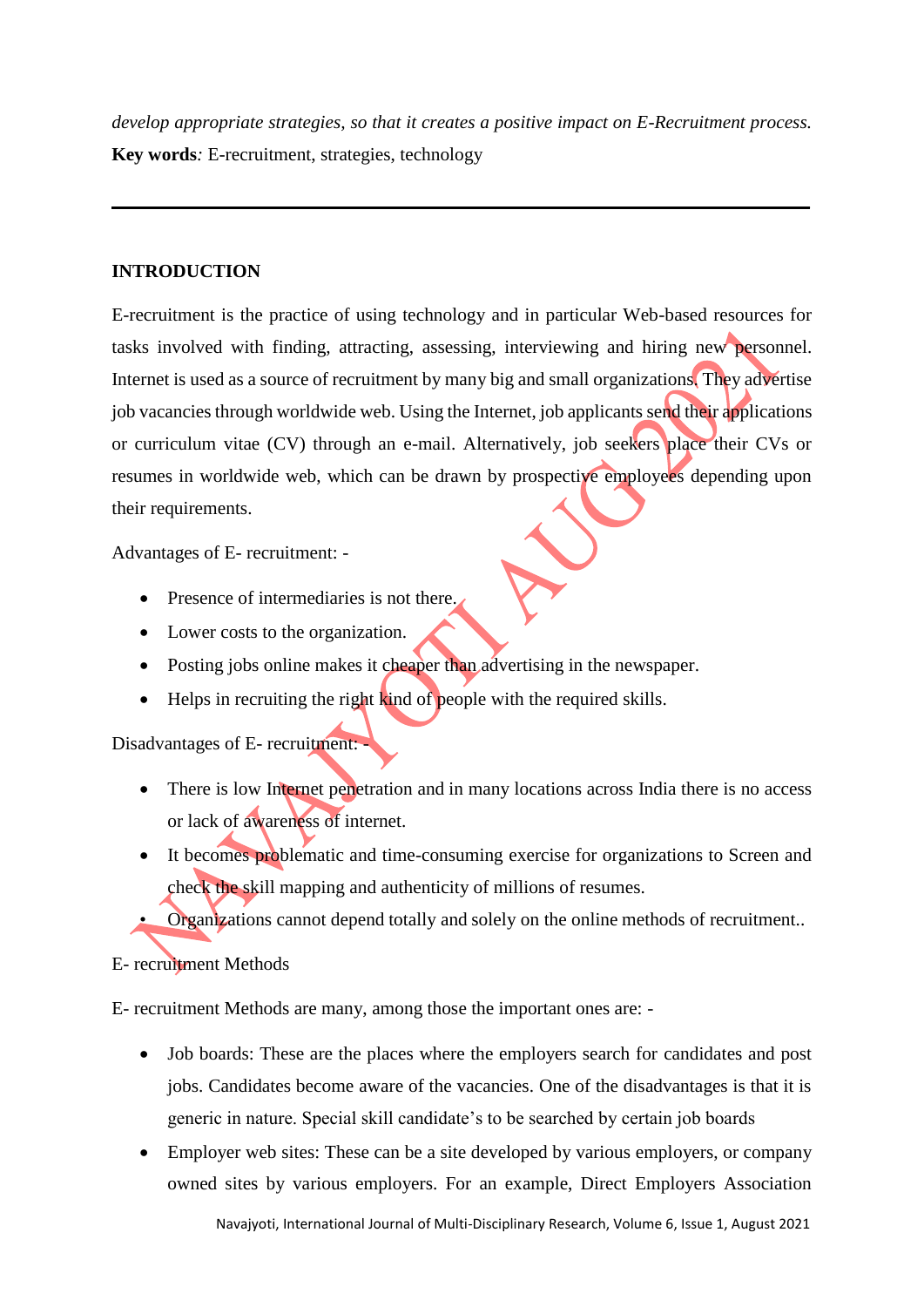formed Directemployers.com which was the first cooperative, and is an employerowned e-recruiting consortium. The executives from leading U.S corporations found this non-profit organization. Press release by Recruiters Network showed the site has 45 percent approximately 98 members of which are Fortune 500 companies.

 Professional websites: These are for specific skills, professions and not general in nature. For an example, Human Resource Management sites like www.shrm.org can be visited for HR jobs. The professional associations will have their own society or site.

#### **LITERATURE REVIEW**

According to Ekanayaka, E., & Gamage, P. P. (2019) Many firms rather than using conventional method of employee recruitment now use electronic recruitment (e-recruitment). Moreover, potential job candidates are more interested in applying and searching for job openings through internet. To effectively carry out e-recruitment to optimize the appropriate pool of applicants and to design an attractive job portal the findings of the study would be important to the firms.

According to Lewis, A., Thomas, B., & James, S. (2015) The objective of research is to study the importance of attracting Generation Y through the use of social networking sites and also to develop an understanding of the disadvantages and advantages of using social networking as an e-recruitment tool. This research aims to analyse the application of social networking as an e-recruitment tool within a Security Enterprise.

According to Melanthiou, Y., Pavlou, F., & Constantinou, E. (2015) The purpose of this article is to present an exploratory investigation on e-recruiting and the role of social network sites (hereafter SNSs) during the process. Particularly, the aim is to identify if companies attract and screen applicants using social media during their recruitment processes.

According to Narmadha.M., P., & Nagi, M. (2017) This is a conceptual paper to study about the usage of social media network sites in e recruitment, concept of E-Recruitment, forms of recruitment in organization and the disadvantages and advantages of e-recruitment.

According to Wright, J., & Atkinson, D. D. (2019) This paper is to study about artificial intelligence (AI) and the impact it is having within the recruitment industry. This research considered to know how AI is influencing employers and candidates throughout the initial stages of the recruitment process.

#### **COMPANY PROFILE**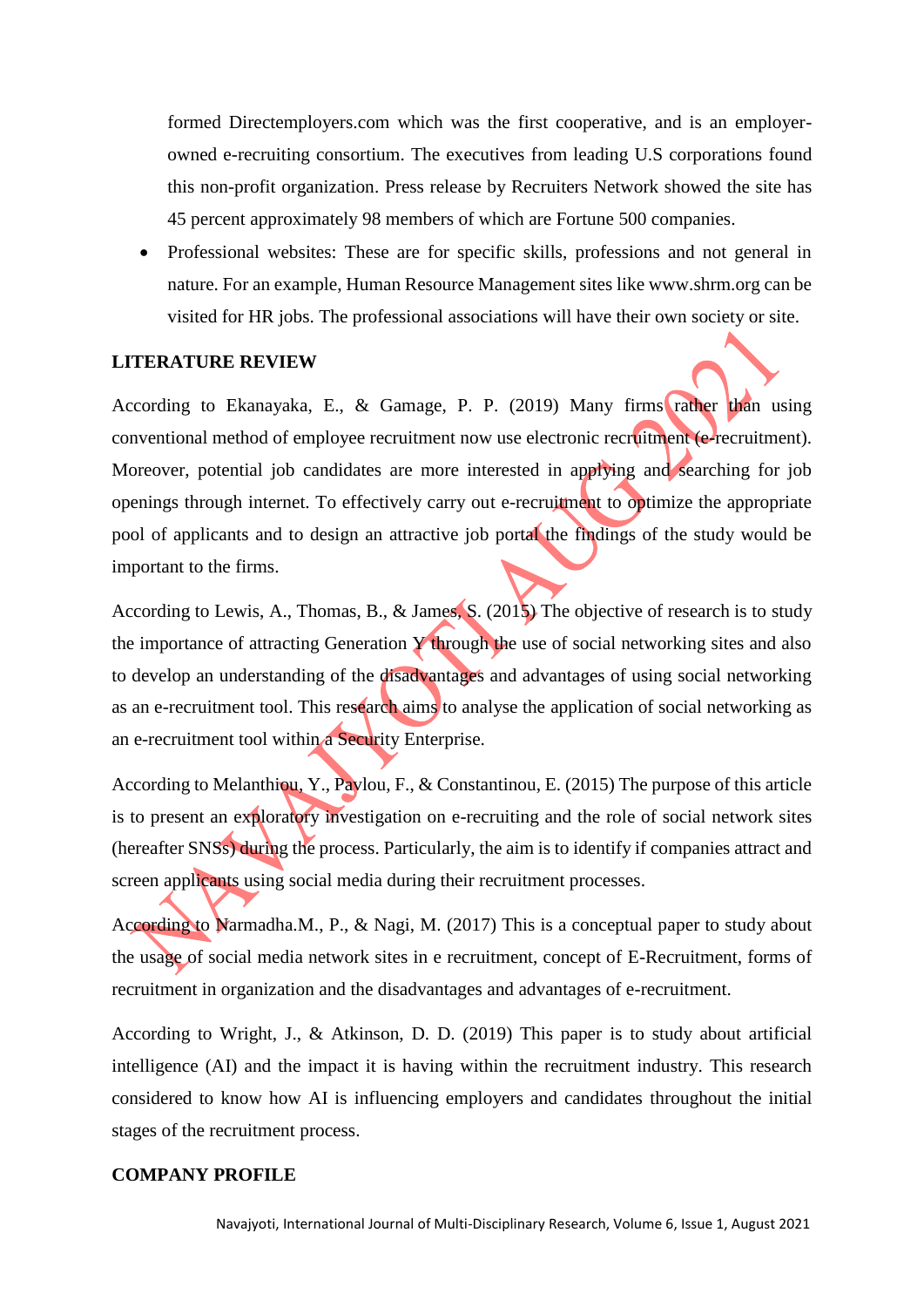Youth empowerment foundation was found in June 2017 by Mr. Rambabu Sharma is a nonprofit organization. Inspired by his own life journey, the founder along with his team has laid a strong foundation to help the daily wage workers and to educate the underprivileged children of the society.

# **RESEARCH METHODOLOGY**

#### Statement of the Problem:

The major concern of YEF is to understand the gap in hiring and selection process and the expected problem from hiring and selection process. This study is an attempt to analyse and examine the impact of strategies and methods of E- recruitment at YEF and to suggest if any alternative strategies are required.

#### Need to study the topic:

The success of the Organization is directly linked with hiring and selecting right candidate for the right job at the right place and to understand the end- to- end recruitment and selection process. The need of this study will be focused in understanding the E- recruitment and selection process impact on hiring the right skill for the required job.

Objectives of the research:

- To understand the process of E- recruitment at YEF.
- To diagnose the challenges in E- recruitment strategies used at YEF.
- To find out how the E-recruitment process have an impact on organization.
- To study the efficiency and performance of E-recruitment process in the organization
- To know the opinion of employees about E- recruitment process.

# Type of Research:

In this project, Descriptive Research methodology is used. Descriptive research it is the process that involves gathering data that describe events and then organizes, tabulates, depicts, and describes the data collection.

# Sampling Techniques:

Stratified random sample is chosen for this project. Stratified Random Sample for this purpose the sample of the population is divided into smaller groups, called 'strata'. Random samples are to be taken from each group, or stratum.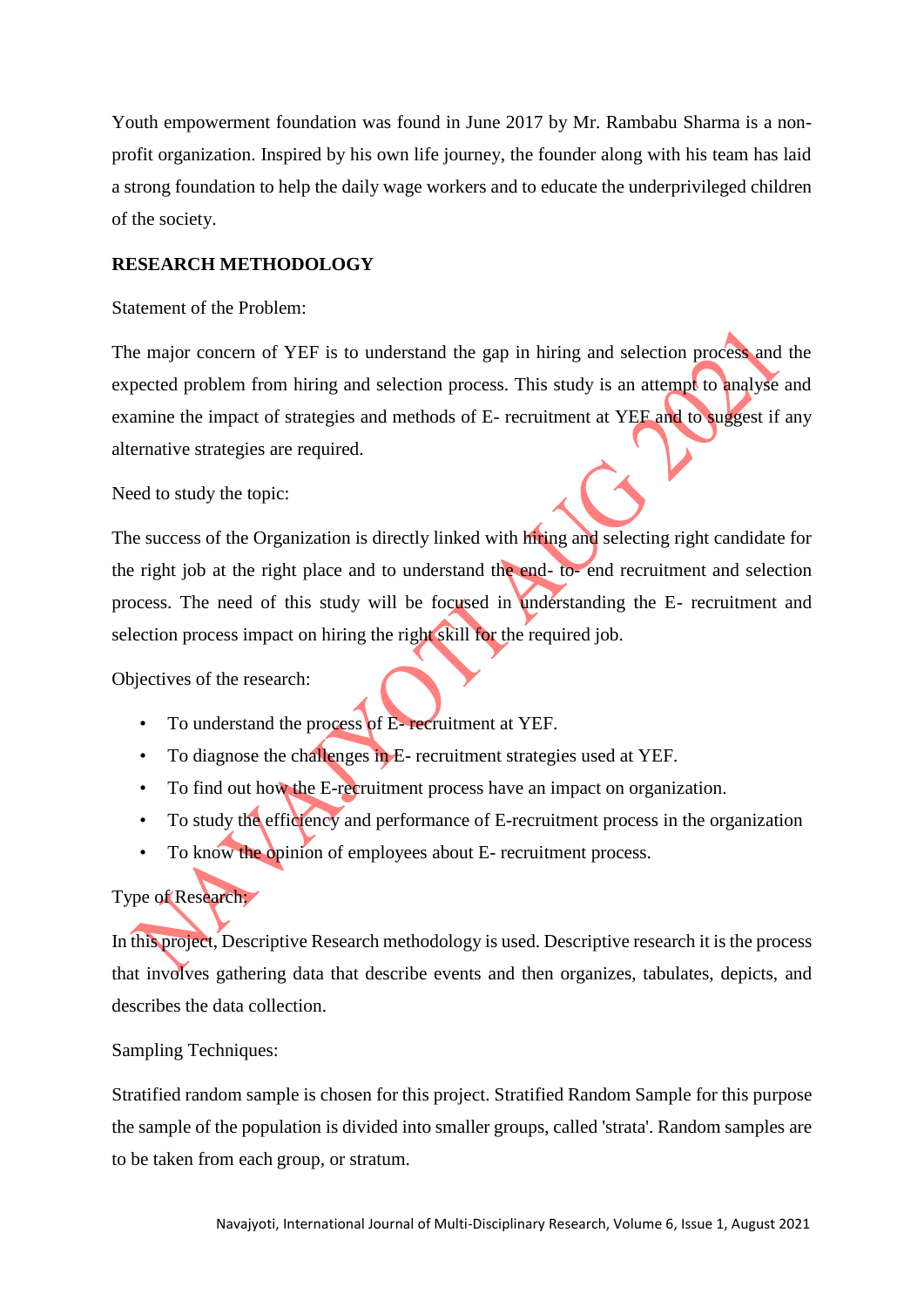Sample size, Sample description:

- Sampling Area- Area Selected for sampling is YEF.
- Sampling Size: The sample size considered for the study is 80 employees.

### Research Instrument:

The research instrument used was a questionnaire. In this method the questionnaire is mailed to respective respondents who are expected to understand and read the questions and reply is written down in the space meant for the purpose in the questionnaire itself.

Actual Collection of Data:

- Primary data: This study includes collection of data through questionnaire that were given to the employees and interns of yef.
- Secondary data: Secondary data was obtained from internet searches, research articles and books.

Limitations of Study:

- Interaction with the employees was very limited because of their busy work schedule.
- The data was collected only on current working employees and not from employees who left the organization.

#### **Data Analysis**

Table-1: Demographic factor

| Demographic factor | Category                 | Frequency | Percentage |
|--------------------|--------------------------|-----------|------------|
| Designation        |                          |           |            |
|                    | Intern or an employee in | 47        | 58.75%     |
|                    | his/her training period  |           |            |
|                    | Employee                 | 33        | 41.25%     |
|                    | Total                    | 80        | 100%       |
| Gender             |                          |           |            |
|                    | Male                     | 38        | 47.50%     |
|                    | Female                   | 42        | 52.50%     |
|                    | Total                    | 80        | 100%       |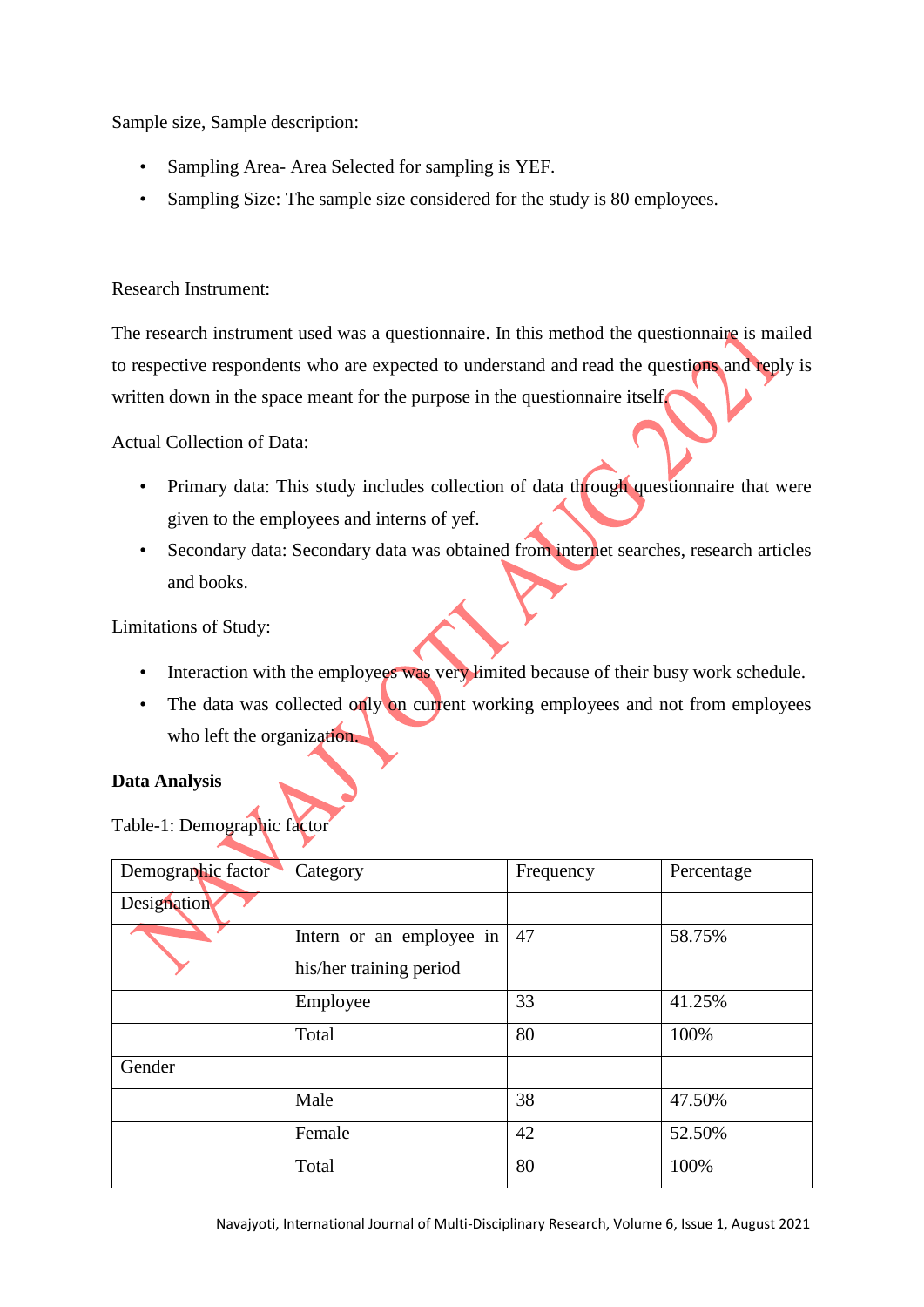| Working period |                    |    |        |
|----------------|--------------------|----|--------|
|                | 1-3 months         | 47 | 58.75% |
|                | less than 1 year   | 24 | 30%    |
|                | 1-2 years and more |    | 11.25% |
|                | Total              | 80 | 100%   |

Table-2: Showing E- recruiting as an effective way of recruitment than traditional method

| Category       | No. of respondents | Percentage |
|----------------|--------------------|------------|
| Yes            | 72                 | 90%        |
| N <sub>o</sub> | 8                  | 10%        |
| Total          | 80                 | 100%       |

The above table depict that majority of the respondents agree that yes that e- recruiting is an effective way to gather quality of resumes than the old traditional method of gathering resumes, where e- recruiting gives a 24<sup>\*7</sup> access for both organization and candidates for posting the resumes and also for collection of resumes.

Table-3: Showing that Screening and Checking of resumes received online is problematic and time consuming

| Category       | No. of respondents | Percentage |
|----------------|--------------------|------------|
| Yes            | 60                 | 75%        |
| N <sub>o</sub> | 20                 | 25%        |
| Total          | 80                 | 100%       |

The above table shows that majority of the of the respondents agree that screening and checking of resumes received online is a problem and time consuming

Table-4: Showing Employee's response on E- recruiting process followed in YEF

| Category                | No. of respondents | Percentage |
|-------------------------|--------------------|------------|
| <b>Highly Satisfied</b> | 10                 | 12.50%     |
| Satisfied               | 26                 | 32.50%     |
| Neutral                 | 39                 | 48.75%     |
| Dissatisfied            | 5                  | 6.25%      |
| Total                   | 80                 | 100%       |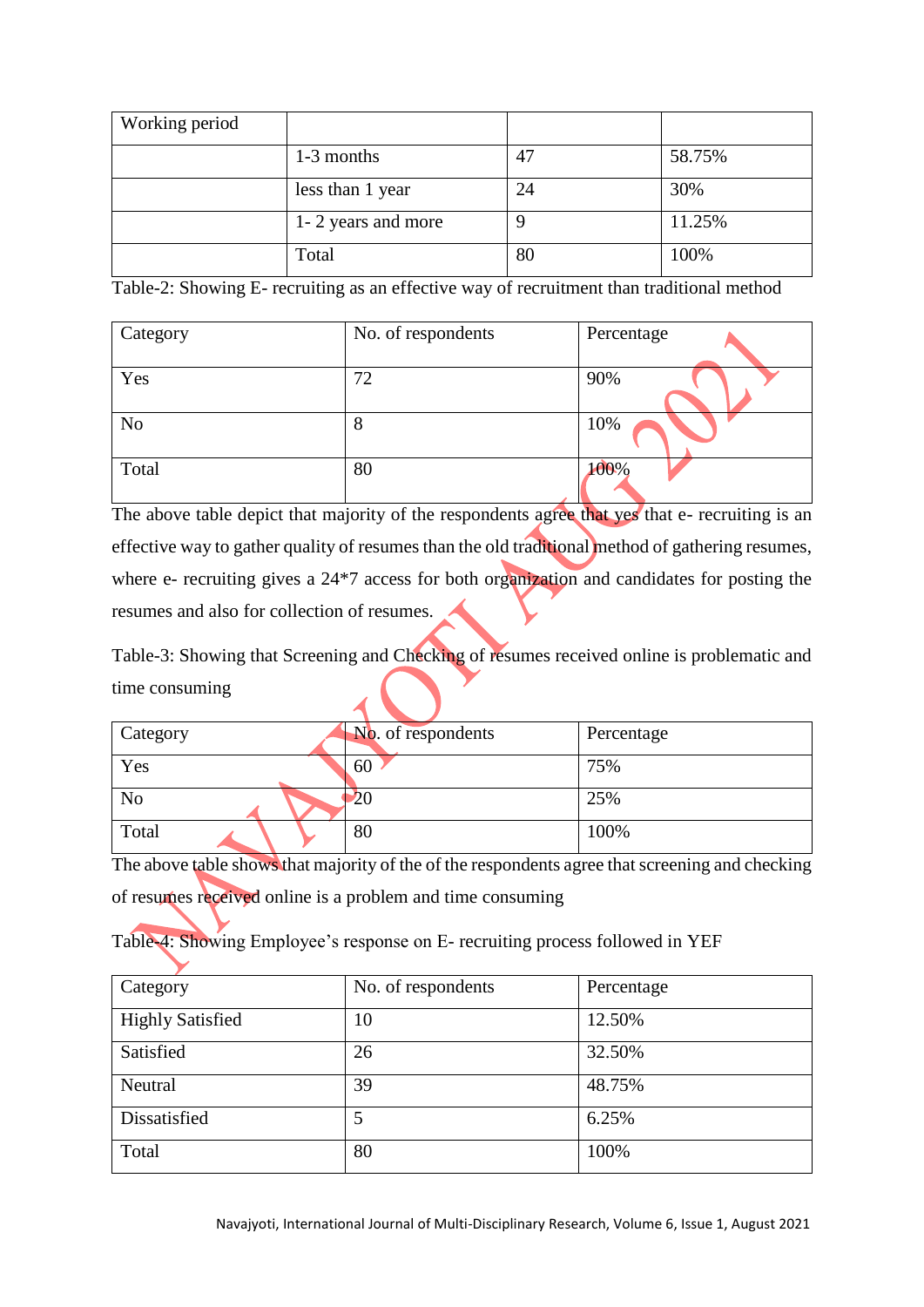This table shows that majority of the candidates answered Neutral with the current erecruitment process being followed at youth empowerment foundation.

### **FINDINGS**

- Majority of the respondents agree that e- recruiting is an effective way to gather quality of resumes than the old traditional method of gathering. The traditional methods of recruitment require far too much paperwork and time whereas using e-recruitment at YEF could be the solution to streamline the entire process. In fact, time and resources can be relocated for prioritizing the development of talent at YEF.
- Majority of the of candidates are extracted from Internshala. Which means that YEF uses one online job board basket to put all their recruitment eggs.
- Majority of the employees think that e- recruiting channels used by the organisation is not sufficient. E- recruiting channels are the major tool to recruit the right candidates for the right job so that YEF can be competitive and attract large number of applicants. Yef is not looking for other best recruitment channels
- Most of the of the respondents believe that screening and checking of resumes received online is a problem and time consuming and challenging as the time spent on screening resumes often takes up the largest portion of time-to-fill since most of the applications are unqualified, it is no wonder the majority of talent acquisition leaders still find the hardest part of recruitment is screening the right candidates from a large applicant pool.
- Majority of the respondents are not much satisfied with the current e-recruitment process being followed at youth empowerment foundation.

# **SUGGESTIONS AND RECOMMENDATIONS**

- YEF should look into the current e- recruitment process and take feedback regarding the difficulties faced by employees and make necessary changes and if needed should train the employees for the same. E- recruiting strategies are technical in nature, YEF should update their employees with continuous training and development program in this changing digital world in honing their employee's skills.
- I also recommend that YEF should use other methods like video interview, Online preemployment test, online web-based systems for interviewing (where the questions to be asked will be entered in the system and responses of candidates will be recorded), Panel interviews through online, sourcing candidates on social media and case interviews via e-mail.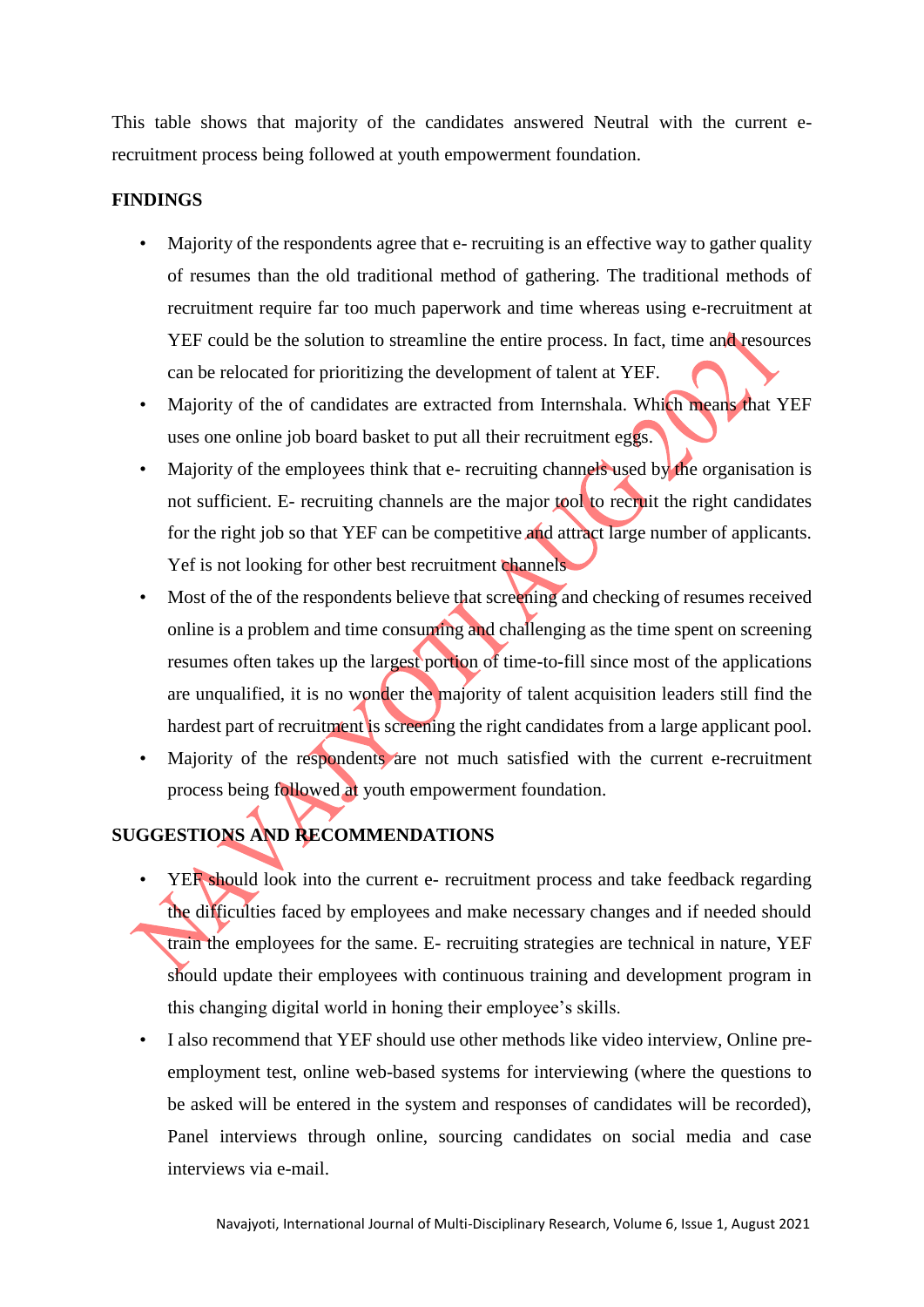- Screening and Checking of resumes received online is problematic and time consuming for the employees in YEF and hence I advise YEF to use resume screeners powered by artificial intelligence as they are part of an emerging category of recruitment technology called AI for recruiting. An intelligent resume screener applies the knowledge it learns about employees' experience, skills, and other qualifications to automatically screen, shortlist, and grade new candidates (e.g., A to C or Red, Yellow, and Green).
- YEF can use websites like Indeed which gives power to current employees and customers to report on their experience at YEF. This helps YEF with positive branding, receive twice as many applications.
- YEF should ensure that e-recruitment options (channels) are available on a variety of platforms, including mobile. Snap chat, skype are the trends that are developing across industries to hiring process, YEF should explore more avenues than telephonic in Erecruiting process, by adding new strategies.

#### **CONCLUSION**

E- recruitment should be incorporated into the overall recruitment strategies of the organization. A well-defined and planned applicant tracking system should be incorporated and YEF should deliberately follow different types of strategies like social media, mobile job apps, Games, to ameliorate effectively and efficiently in E recruitment Process. E-recruitment is affected by many internal and external factors, and it certainly changes fast. YEF should constantly be aware of the changes and develop appropriate strategies, so that it creates a positive impact on e-recruitment process.

# **REFERENCE**

Ekanayaka, E., & Gamage, P. P. (2019). Factors Influencing Job Seeker's Intention to Use E-Recruitment: Evidence from a State University in Sri Lanka.

Lewis, A., Thomas, B., & James, S. (2015). A critical analysis of the implementation of social networking as an e-recruitment tool within a security enterprise.

Melanthiou, Y., Pavlou, F., & Constantinou, E. (2015). The Use of Social Network Sites as an E-Recruitment Tool.

Narmadha.M., P., & Nagi, M. (2017). A Conceptual Study on E- Recruitment System and Its Efficiency in Indian MNC Companies.